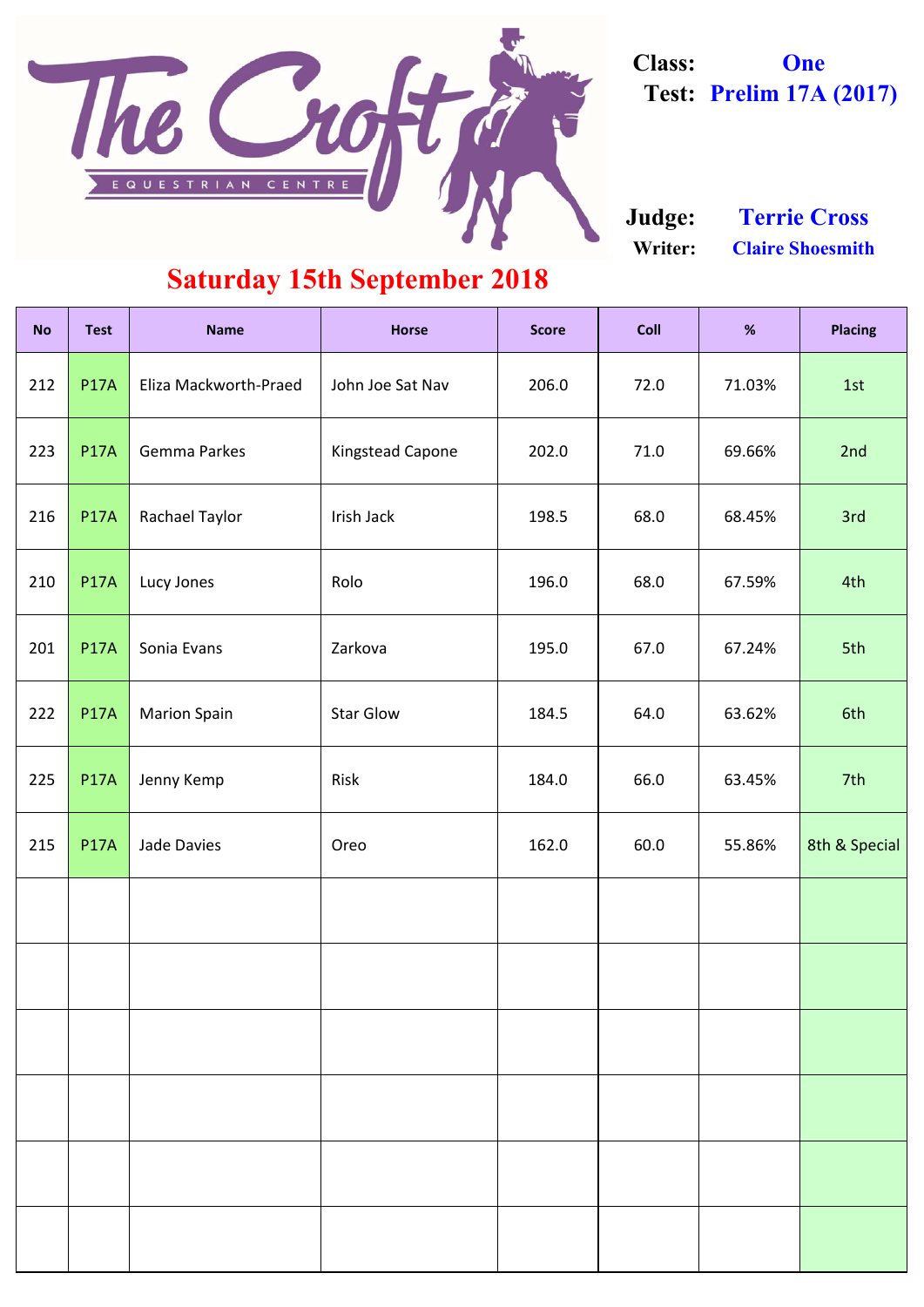| <b>No</b> | <b>Test</b> | <b>Name</b>             | <b>Horse</b>                      | <b>Score</b> | <b>Coll</b> | %      | <b>Placing</b> |
|-----------|-------------|-------------------------|-----------------------------------|--------------|-------------|--------|----------------|
| 203       | <b>N38</b>  | <b>Deanne Collier</b>   | Croft Vigo                        | 214.0        | 56.0        | 69.03% | 1st            |
| 212       | <b>N38</b>  | Eliza Mackworth-Praed   | John Joe Sat Nav                  | 212.5        | 55.0        | 68.55% | 2nd & Special  |
| 208       | <b>N38</b>  | Emma Farr               | Shakira MKM                       | 207.5        | 52.0        | 66.94% | 3rd            |
| 230       | <b>N38</b>  | <b>Annett Lattanzio</b> | <b>NPS Glasgow</b>                | 206.5        | 53.0        | 66.61% | 4th            |
| 214       | <b>N38</b>  | <b>Janet Stares</b>     | Kolstein's Don Amigo              | 201.5        | 52.0        | 65.00% | 5th            |
| 205       | <b>N38</b>  | <b>Gary Yeoman</b>      | <b>Wolfegang Mayday</b><br>Melody | 200.0        | 52.0        | 64.52% | 6th            |
| 243       | <b>N38</b>  | Natasha Batt            | Auf Wiedersehen                   | 200.0        | 51.0        | 64.52% | 7th            |
| 223       | <b>N38</b>  | <b>Gemma Parkes</b>     | <b>Kingstead Capone</b>           | 199.5        | 51.0        | 64.35% | 8th            |
| 240       | <b>N38</b>  | <b>Frances Elms</b>     | Russian Lad                       | 197.5        | 50.0        | 63.71% | 9th            |
|           |             |                         |                                   |              |             |        |                |

**Writer: Mary Johnston Judge: Angela Cardiff**

### **Saturday 15th September 2018**



**Class: Two Test: Novice 38 (2005)**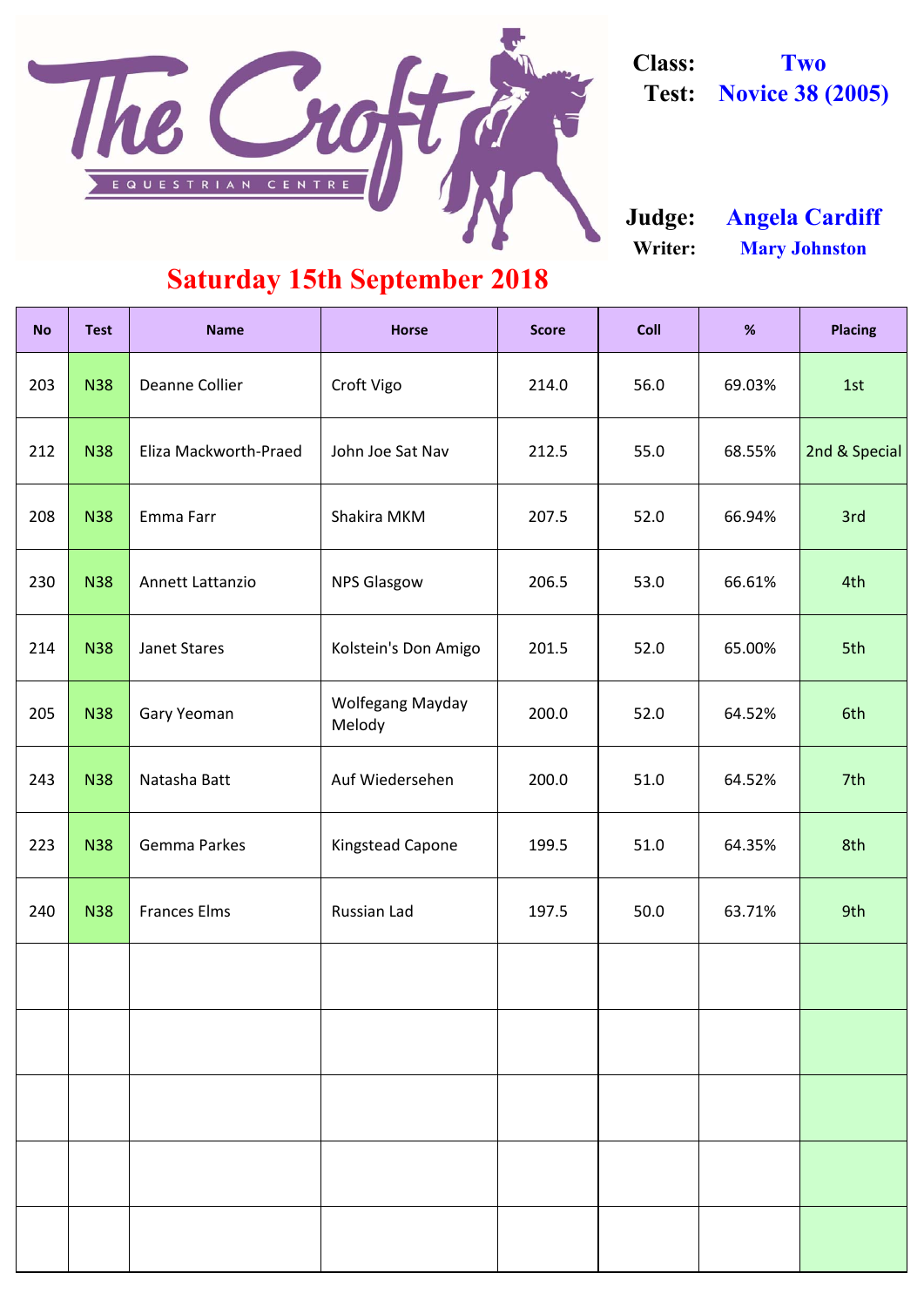| $\mathbf{N}\mathbf{0}$ | <b>Section</b> | <b>Name</b>         | Horse                       | <b>Score</b> | Coll | $\frac{0}{0}$ | <b>Bronze</b><br>Placing | <b>Silver</b><br>Placing | Gold<br>Placing | Overall<br>Placing |
|------------------------|----------------|---------------------|-----------------------------|--------------|------|---------------|--------------------------|--------------------------|-----------------|--------------------|
| 244                    | Gold           | Lynn Wickes         | Pauldarys Tiger Two Sox     | 142.5        | 71.0 | 79.17%        |                          |                          | 1st             | 1st                |
| 231                    | Gold           | Kate Smith          | Last Love                   | 138.5        | 69.5 | 76.94%        |                          |                          | 2nd             | 3rd                |
| 245                    | Gold           | Lynn Wickes         | Clooney Boy                 | 130.0        | 65.5 | 72.22%        |                          |                          | 3rd             | $6th =$            |
|                        |                |                     |                             |              |      |               |                          |                          |                 |                    |
| 207                    | Silver         | Emma Hobbs          | Graciah                     | 140.5        | 69.5 | 78.06%        |                          | 1st                      |                 | 2nd                |
| 229                    | Silver         | Daisy Douglass      | Ferrara II                  | 137.5        | 70.0 | 76.39%        |                          | 2nd                      |                 | 4th                |
| 220                    | Silver         | Claire Shoesmith    | <b>Taiforgan Sir Monty</b>  | 131.0        | 65.5 | 72.78%        |                          | 3rd                      |                 | 5th                |
| 209                    | Silver         | Gemma Hughes        | <b>Opposition Real Deal</b> | 130.0        | 65.5 | 72.22%        |                          | $4th =$                  |                 | $6th =$            |
| 217                    | Silver         | <b>Tiffany Lay</b>  | Caminito                    | 130.0        | 65.5 | 72.22%        |                          | $4th =$                  |                 | $6th =$            |
| 248                    | Silver         | Natasha Kalderen    | Spellbound II               | 127.0        | 63.5 | 70.56%        |                          | 6th                      |                 | 9th                |
| 218                    | Silver         | <b>Elaine Bush</b>  | Hamlets Honor               | 124.5        | 61.5 | 69.17%        |                          | 7th                      |                 | 10th               |
| 204                    | Silver         | Lyn Barley          | Gilliano                    | 124.0        | 62.0 | 68.89%        |                          | 8th                      |                 | 11th               |
| 230                    | Silver         | Annett Lattanzio    | <b>NPS Glasgow</b>          | 122.0        | 61.5 | 67.78%        |                          | 9th                      |                 | 12th               |
| 240                    | Silver         | <b>Frances Elms</b> | Russian Lad                 | 122.0        | 61.0 | 67.78%        |                          | 10th                     |                 | 13th               |
| 214                    | Silver         | Janet Stares        | Kolstein's Don Amigo        | 121.5        | 62.0 | 67.50%        |                          | 11th                     |                 | 14th               |
| 206                    | Silver         | Sue Pashen          | Wolfegang Mayday Melody     | 118.5        | 60.0 | 65.83%        |                          | 12th                     |                 | 15th               |
| 243                    | Silver         | Natasha Batt        | Auf Wiedersehen             | 115.0        | 57.5 | 63.89%        |                          | 13th                     |                 | 16th               |
|                        |                |                     |                             |              |      |               |                          |                          |                 |                    |

| Date:            | 15th September 2018   |
|------------------|-----------------------|
| <b>Class:</b>    | <b>Three</b>          |
| Test:            | <b>Novice FSM</b>     |
| <b>Qualifier</b> | <b>WO</b>             |
| Sponsor:         | <b>Blue Chip</b>      |
| Judge:           | <b>Angela Cardiff</b> |
| Writer:          | <b>Mary Johnston</b>  |



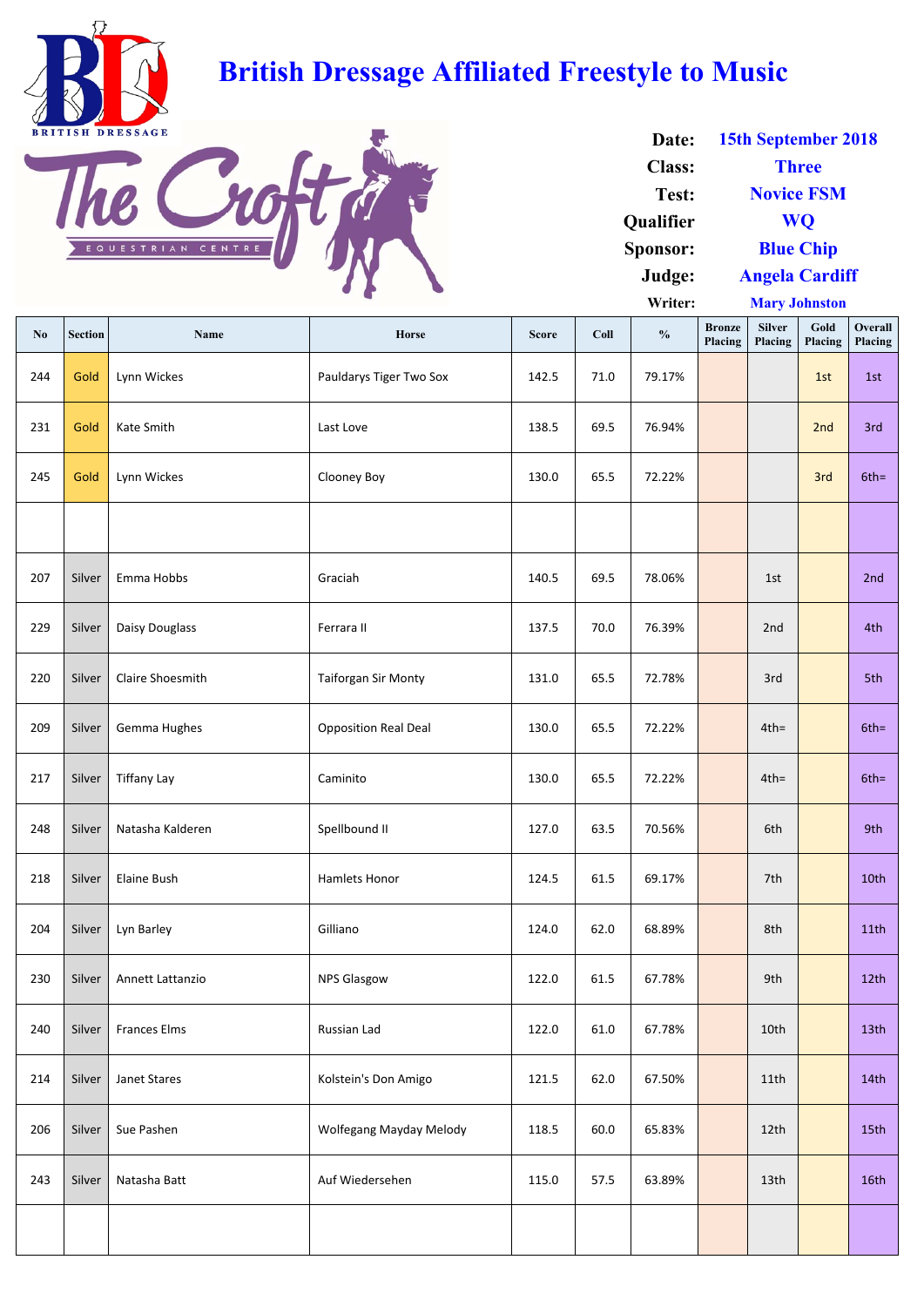| <b>No</b> | <b>Test</b> | <b>Name</b>           | <b>Horse</b>          | <b>Score</b> | <b>Coll</b> | %      | <b>Placing</b> |
|-----------|-------------|-----------------------|-----------------------|--------------|-------------|--------|----------------|
| 241       | E45         | <b>Clare Griffin</b>  | Rockwood Rosie        | 197.5        | 55.0        | 68.10% | 1st            |
| 202       | E45         | <b>Judith Twallin</b> | Jonny                 | 191.0        | 53.0        | 65.86% | 2nd            |
| 235       | E45         | Louise Mottola        | <b>World Survivor</b> | 181.5        | 51.0        | 62.59% | 3rd & Special  |
| 203       | E45         | Deanne Collier        | Croft Vigo            | 180.0        | 52.0        | 62.07% | 4th            |
|           |             |                       |                       |              |             |        |                |
|           |             |                       |                       |              |             |        |                |
|           |             |                       |                       |              |             |        |                |
|           |             |                       |                       |              |             |        |                |
|           |             |                       |                       |              |             |        |                |
|           |             |                       |                       |              |             |        |                |
|           |             |                       |                       |              |             |        |                |
|           |             |                       |                       |              |             |        |                |
|           |             |                       |                       |              |             |        |                |
|           |             |                       |                       |              |             |        |                |

**Writer: Julie Jerome Judge: Terrie Cross**

### **Saturday 15th September 2018**



**Class: Four Test: Elementary 45 (2010)**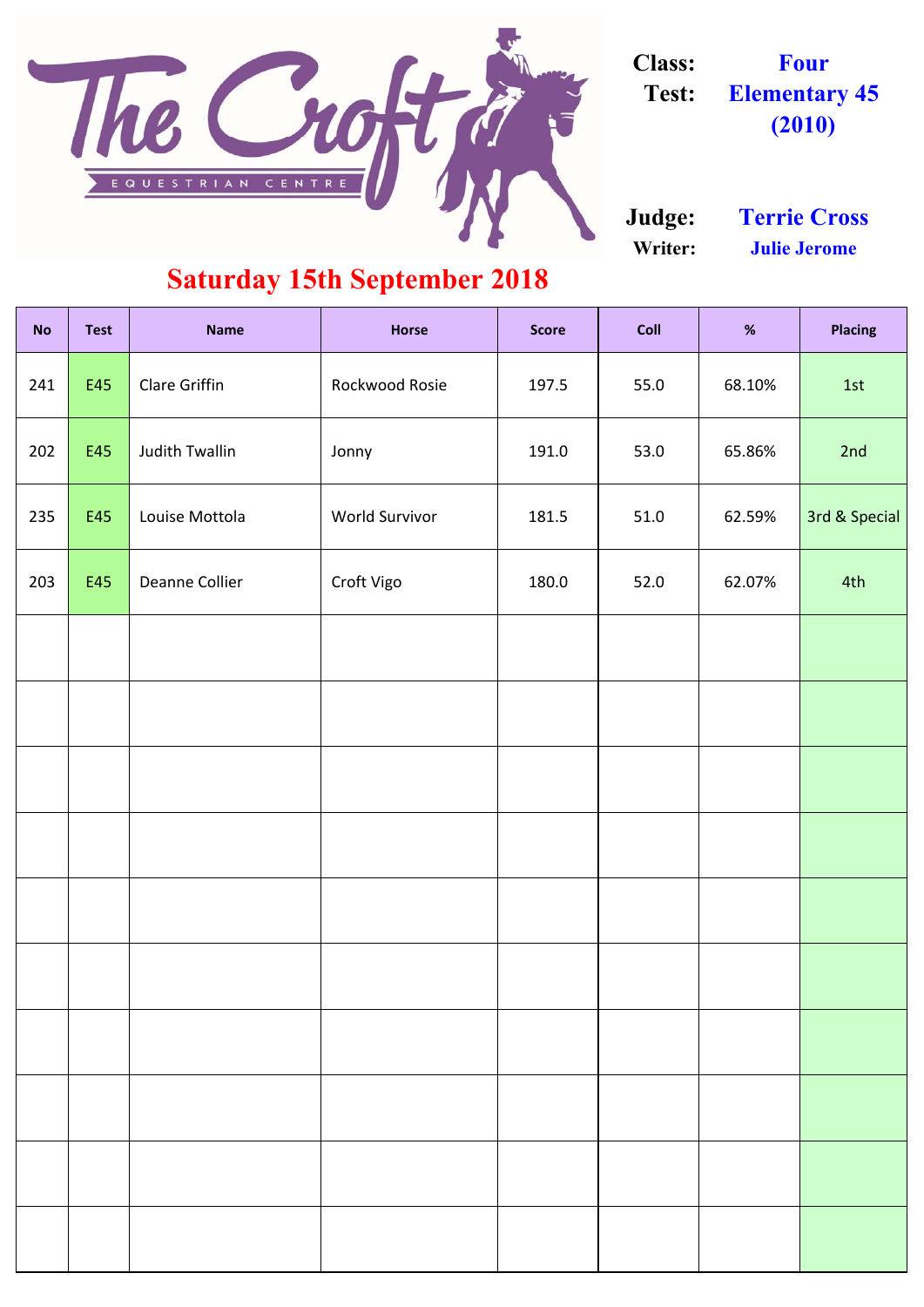| $\mathbf{N}\mathbf{0}$ | <b>Section</b> | <b>Name</b>        | Horse                     | <b>Score</b> | Coll | $\frac{0}{0}$ | <b>Bronze</b><br>Placing | <b>Silver</b><br>Placing | Gold<br>Placing | Overall<br>Placing |
|------------------------|----------------|--------------------|---------------------------|--------------|------|---------------|--------------------------|--------------------------|-----------------|--------------------|
| 219                    | Silver         | Lauren Russell     | Fantastic Khan            | 191.0        | 96.0 | 73.46%        |                          | 1st                      |                 | 1st                |
| 207                    | Silver         | Emma Hobbs         | Graciah                   | 185.0        | 94.5 | 71.15%        |                          | 2nd                      |                 | 3rd                |
| 217                    | Silver         | <b>Tiffany Lay</b> | Caminito                  | 178.0        | 89.5 | 68.46%        |                          | 3rd                      |                 | 4th                |
| 235                    | Silver         | Louise Mottola     | World Survivor            | 175.5        | 88.0 | 67.50%        |                          | 4th                      |                 | 5th                |
| 237                    | Silver         | Rob Davies         | <b>Woodlander Firenze</b> | 174.0        | 88.0 | 66.92%        |                          | 5th                      |                 | 6th                |
| 242                    | Silver         | Gary Yeoman        | The Venetian              | 169.5        | 85.0 | 65.19%        |                          | 6th                      |                 | 7th                |
|                        |                |                    |                           |              |      |               |                          |                          |                 |                    |
| 211                    | Gold           | Sara Jane Lanning  | Dreamcatcher III          | 190.5        | 96.0 | 73.27%        |                          |                          | 1st             | 2nd                |
|                        |                |                    |                           |              |      |               |                          |                          |                 |                    |
|                        |                |                    |                           |              |      |               |                          |                          |                 |                    |
|                        |                |                    |                           |              |      |               |                          |                          |                 |                    |
|                        |                |                    |                           |              |      |               |                          |                          |                 |                    |
|                        |                |                    |                           |              |      |               |                          |                          |                 |                    |
|                        |                |                    |                           |              |      |               |                          |                          |                 |                    |

| Date:            | 15th September 2018   |
|------------------|-----------------------|
| <b>Class:</b>    | <b>Five</b>           |
| Test:            | <b>Elementary FSM</b> |
| <b>Qualifier</b> | WO                    |
| Sponsor:         | <b>Equi-Trek</b>      |
| Judge:           | <b>Terrie Cross</b>   |
| Writer:          | <b>Julie Jerome</b>   |



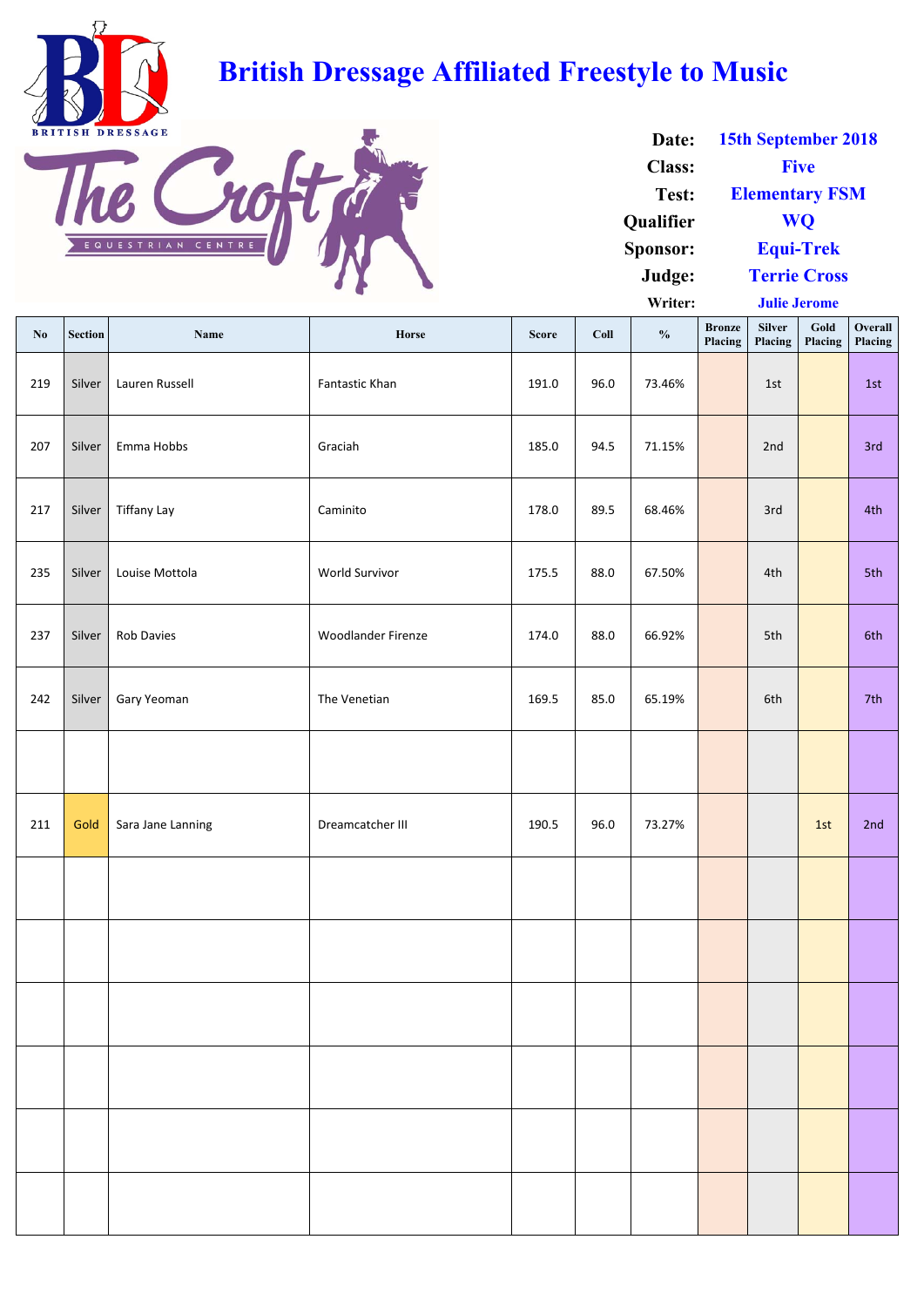| <b>No</b> | <b>Test</b> | <b>Name</b>       | <b>Horse</b>         | <b>Score</b> | <b>Coll</b> | %      | <b>Placing</b> |
|-----------|-------------|-------------------|----------------------|--------------|-------------|--------|----------------|
| 249       | M61         | Barbara Sommerau  | Leandro II           | 195.0        | 54.0        | 67.24% | 1st            |
| 238       | M61         | Michelle Williams | Just B Coz           | 191.5        | 53.0        | 66.03% | 2nd            |
| 250       | M61         | Linda Elkington   | Oliver               | 181.5        | 50.0        | 62.59% | 3rd            |
| 218       | M61         | Elaine Bush       | <b>Hamlets Honor</b> | 181.0        | 53.0        | 62.41% | 4th & Special  |
|           |             | <b>Finish</b>     |                      |              |             |        |                |
|           |             |                   |                      |              |             |        |                |
|           |             |                   |                      |              |             |        |                |
|           |             |                   |                      |              |             |        |                |
|           |             |                   |                      |              |             |        |                |
|           |             |                   |                      |              |             |        |                |
|           |             |                   |                      |              |             |        |                |
|           |             |                   |                      |              |             |        |                |
|           |             |                   |                      |              |             |        |                |
|           |             |                   |                      |              |             |        |                |

### **Saturday 15th September 2018**

**Writer: Liz Rushton Judge: Jenny Gillett**



**Class: Six Tests: Medium 61 (2002)**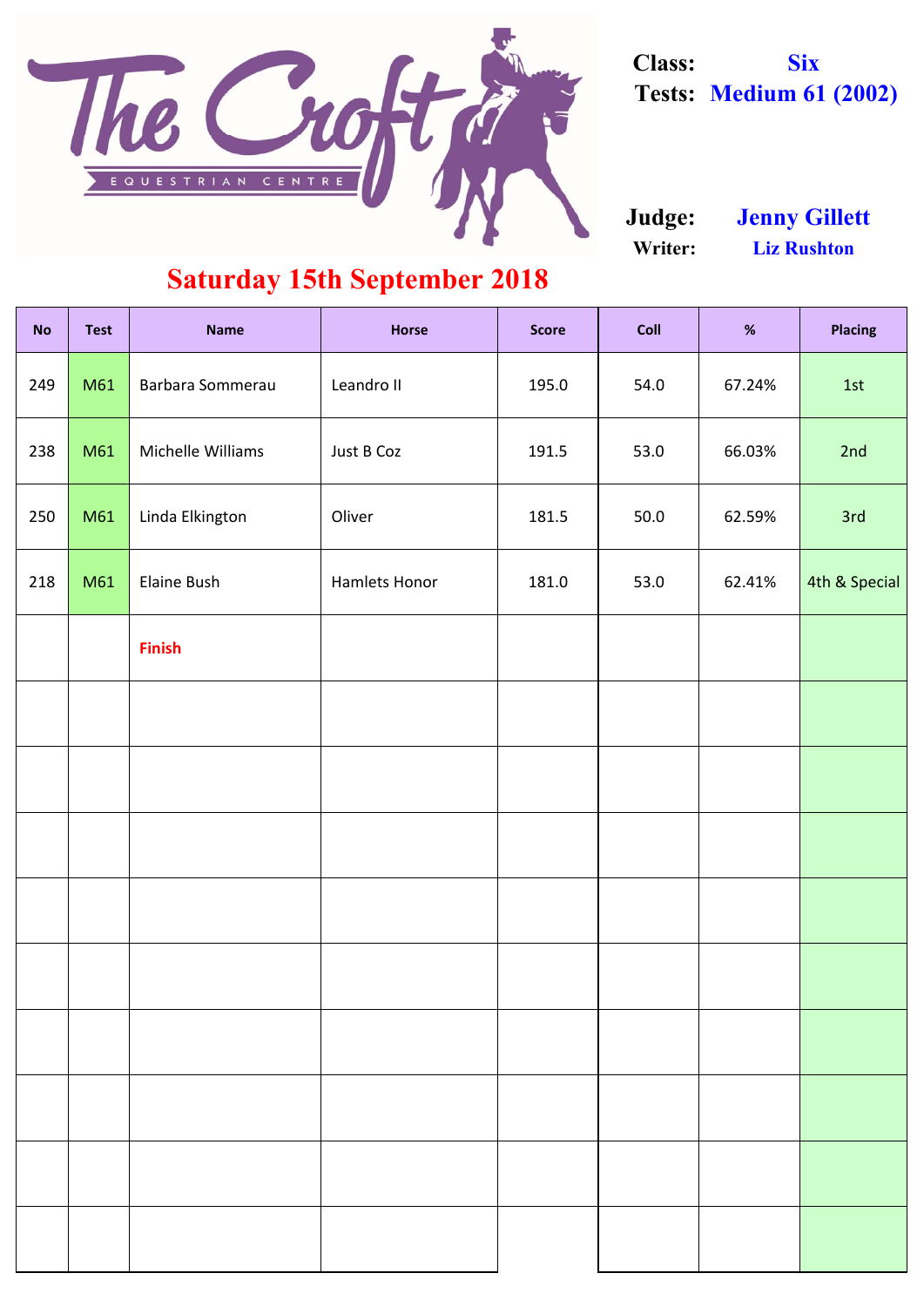|                        |                |                   |                           |              |       | $\cdots$      |                          | <b>LIL RUSHVIL</b> |                 |                    |
|------------------------|----------------|-------------------|---------------------------|--------------|-------|---------------|--------------------------|--------------------|-----------------|--------------------|
| $\mathbf{N}\mathbf{0}$ | <b>Section</b> | <b>Name</b>       | Horse                     | <b>Score</b> | Coll  | $\frac{0}{0}$ | <b>Bronze</b><br>Placing | Silver<br>Placing  | Gold<br>Placing | Overall<br>Placing |
| 239                    | Silver         | Hannah Bown       | Sandro's Storm            | 217.5        | 111.0 | 72.50%        |                          | 1st                |                 | 2nd                |
| 246                    | Silver         | Louise Stroud     | <b>Classic Riverdance</b> | 203.5        | 105.0 | 67.83%        |                          | 2nd                |                 | 4th                |
| 219                    | Silver         | Lauren Russell    | Fantastic Khan            | 203.5        | 103.5 | 67.83%        |                          | 3rd                |                 | 5th                |
| 236                    | Silver         | Megan Rees        | Thorneyside Tornado       | 203.0        | 105.0 | 67.67%        |                          | 4th                |                 | 6th                |
|                        |                |                   |                           |              |       |               |                          |                    |                 |                    |
| 232                    | Gold           | Jamie Broom       | Mr Q                      | 219.5        | 114.0 | 73.17%        |                          |                    | 1st             | 1st                |
| 211                    | Gold           | Sara Jane Lanning | Dreamcatcher III          | 212.0        | 111.0 | 70.67%        |                          |                    | 2nd             | 3rd                |
|                        |                |                   |                           |              |       |               |                          |                    |                 |                    |
|                        |                |                   |                           |              |       |               |                          |                    |                 |                    |
|                        |                |                   |                           |              |       |               |                          |                    |                 |                    |
|                        |                |                   |                           |              |       |               |                          |                    |                 |                    |
|                        |                |                   |                           |              |       |               |                          |                    |                 |                    |
|                        |                |                   |                           |              |       |               |                          |                    |                 |                    |
|                        |                |                   |                           |              |       |               |                          |                    |                 |                    |

| Date:            | 15th September 2018  |  |  |  |  |  |
|------------------|----------------------|--|--|--|--|--|
| <b>Class:</b>    | <b>Seven</b>         |  |  |  |  |  |
| Test:            | <b>Medium FSM</b>    |  |  |  |  |  |
| <b>Qualifier</b> | <b>WO</b>            |  |  |  |  |  |
| <b>Sponsor:</b>  | <b>Albion</b>        |  |  |  |  |  |
| Judge:           | <b>Jenny Gillett</b> |  |  |  |  |  |
| Writer:          | <b>Liz Rushton</b>   |  |  |  |  |  |



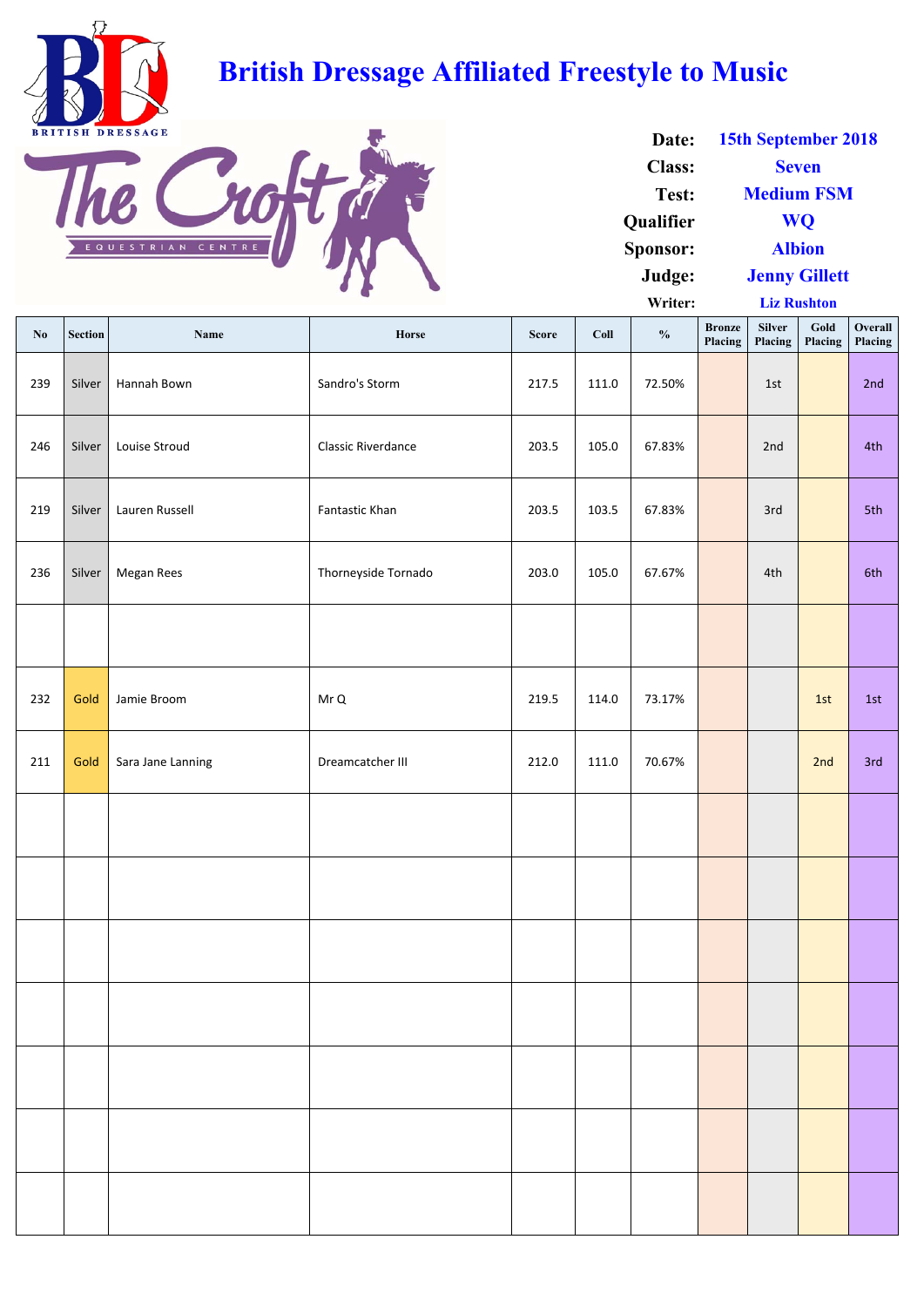| <b>No</b> | <b>Test</b>          | <b>Name</b>       | <b>Horse</b> | <b>Score</b> | %<br>Coll |        | <b>Placing</b> |  |
|-----------|----------------------|-------------------|--------------|--------------|-----------|--------|----------------|--|
| 238       | Medium<br><b>FSM</b> | Michelle Williams | Just B Coz   | 195.0        | 100.5     | 65.00% |                |  |
|           |                      |                   |              |              |           |        |                |  |
|           |                      |                   |              |              |           |        |                |  |
|           |                      |                   |              |              |           |        |                |  |
|           |                      |                   |              |              |           |        |                |  |
|           |                      |                   |              |              |           |        |                |  |
|           |                      |                   |              |              |           |        |                |  |
|           |                      |                   |              |              |           |        |                |  |
|           |                      |                   |              |              |           |        |                |  |
|           |                      |                   |              |              |           |        |                |  |
|           |                      |                   |              |              |           |        |                |  |
|           |                      |                   |              |              |           |        |                |  |
|           |                      |                   |              |              |           |        |                |  |
|           |                      |                   |              |              |           |        |                |  |

### **Saturday 15th September 2018**

**Writer: Liz Rushton Judge: Jenny Gillett**



**Class: Seven (a) Tests: Medium FSM**